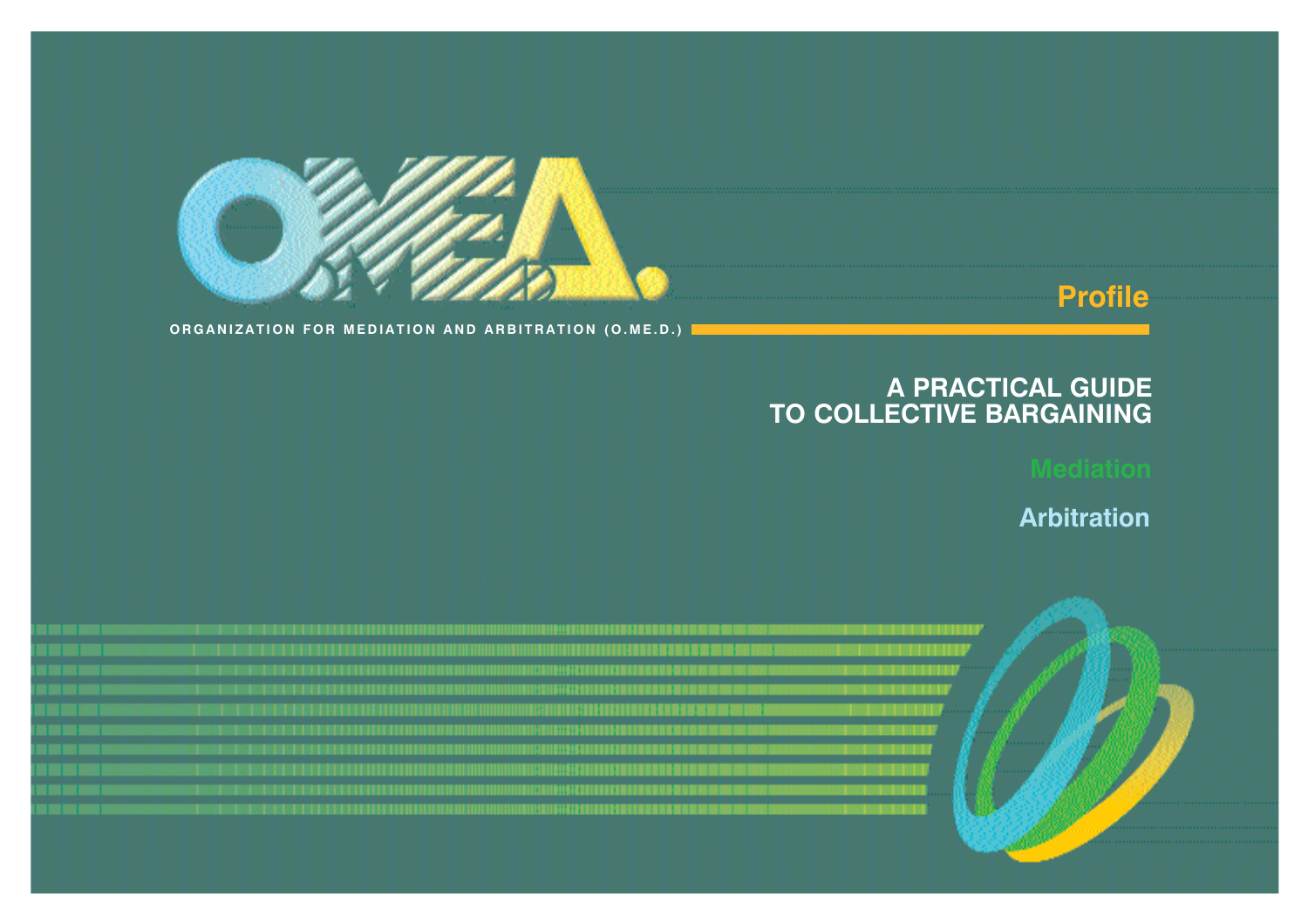**Profile O**.ME.D. is a private law legal entity incorporated under Greek law<br>
1876/1990 "on Free Collective Bargaining" (article 17).

**The purpose of O.ME.D. is to support collective bargaining by provi-ding independent Mediation and Arbitration services.** 

# **Mediation**

*M*ediation consists of collective bargaining involving the Mediator and aiming to reach a Collective Labour Agreement, or some other Agreement between the workers and employers' organizations.

# **Arbitration**

**A** rbitration is the process of resolving industrial disputes through an Arbitrator's Decision, when workers and employers' organizations have failed to reach a Collective Agreement.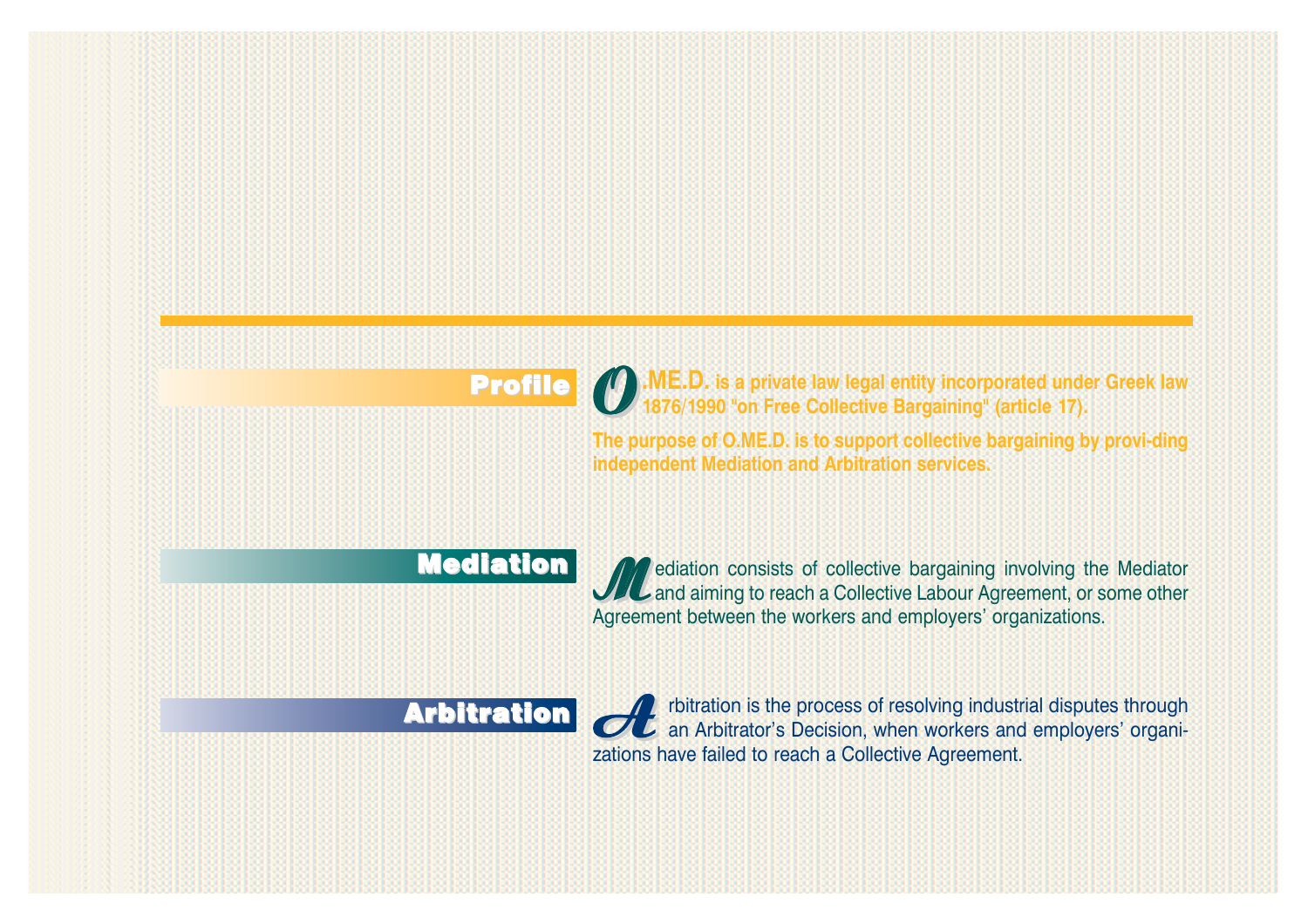

**Features of O.ME.D. Features of O.ME.D. The objectives of O.ME.D. The objectives of O.ME.D. Principal Services Principal Services Other Services Other Services O.ME.D. Makeup and Operations O.ME.D. Makeup and Operations O.ME.D. Operations O.ME.D. Operations Staff Financial resources Financial resources Board of Directors Board of Directors Structure and Operations Structure and Operations O.ME.D. Organization O.ME.D. Organization The Corps of Conciliators - Arbitrators The Corps of Conciliators - Arbitrators**



**Profile Profile**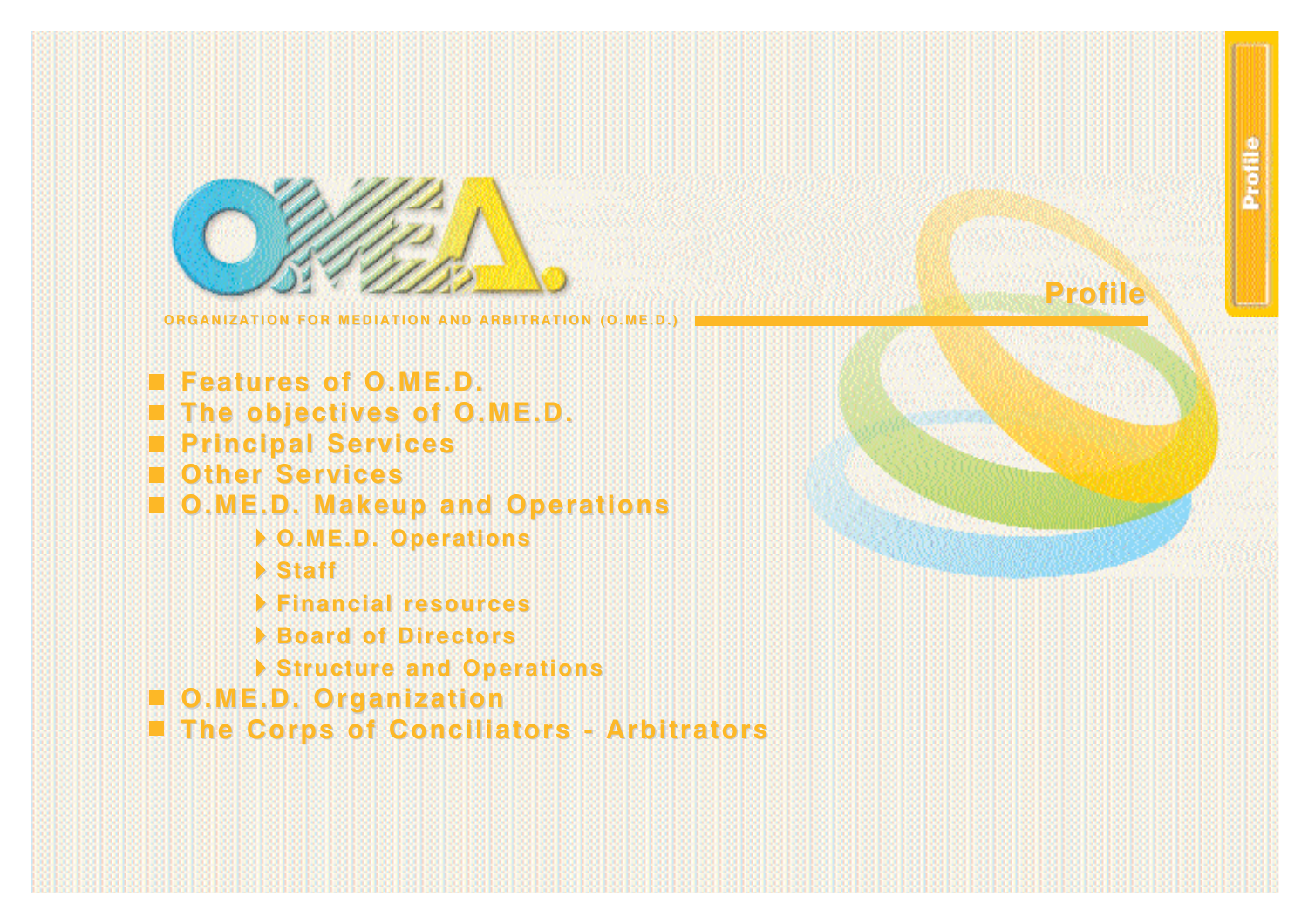# **Profile Profile**

O.M E.D. is a private law legal entity incorporated under Greeklaw 1876/1990 "concerning free collective bargaining" (article 17).

The purpose of O.ME.D. i<mark>s to</mark> support collective bargaining by providing independent **Mediation** and Arbitration services.

# **FEATURES OF O.ME.D. FEATURES OF O.ME.D.**

- Administrative and operational independence. Financial independence.
	- Independence from Public Administration.
	- Objectivity in Mediation and Arbitration services.
	- **J** Impartiality and equanimity toward the interests of workers and employers.
	- Mediation and Arbitration services are offered only after they have been requested by a workers or employers' organization exercising its right to collective bargaining.
	- Scientific documentation in support of all projects.
	- No financial charge to the parties\* for the Mediation

and Arbitration services.

# **THE DUTY OF O.ME.D. THE DUTY OF O.ME.D.**

The activities of O.ME.D. aim to facilitate free collective bargaining between the Parties in order to resolve possible collective disputes, and to support the Parties in reaching collective labour agreements.

O.ME.D. makes its services available to workers organizations, employers' organizations, and individual employers who want to use its services.

The category of employer is meant to include the Greek State in the case of workers employed under private law in the public services, public law legal entities and local government agencies.

Collective bargaining aiming to reach a collective agreement could apply to all types of salaried employment under private law offered by any employer, including employment in agriculture, animal husbandry, all related work, employment at home, and all other types of labour offered in employment conditions.

The topics of collective bargaining (Collective Labour Agreements or Arbitration Decisions) could include any subject

*<sup>\*</sup> The term "Parties" means the workers and employers' organizations.*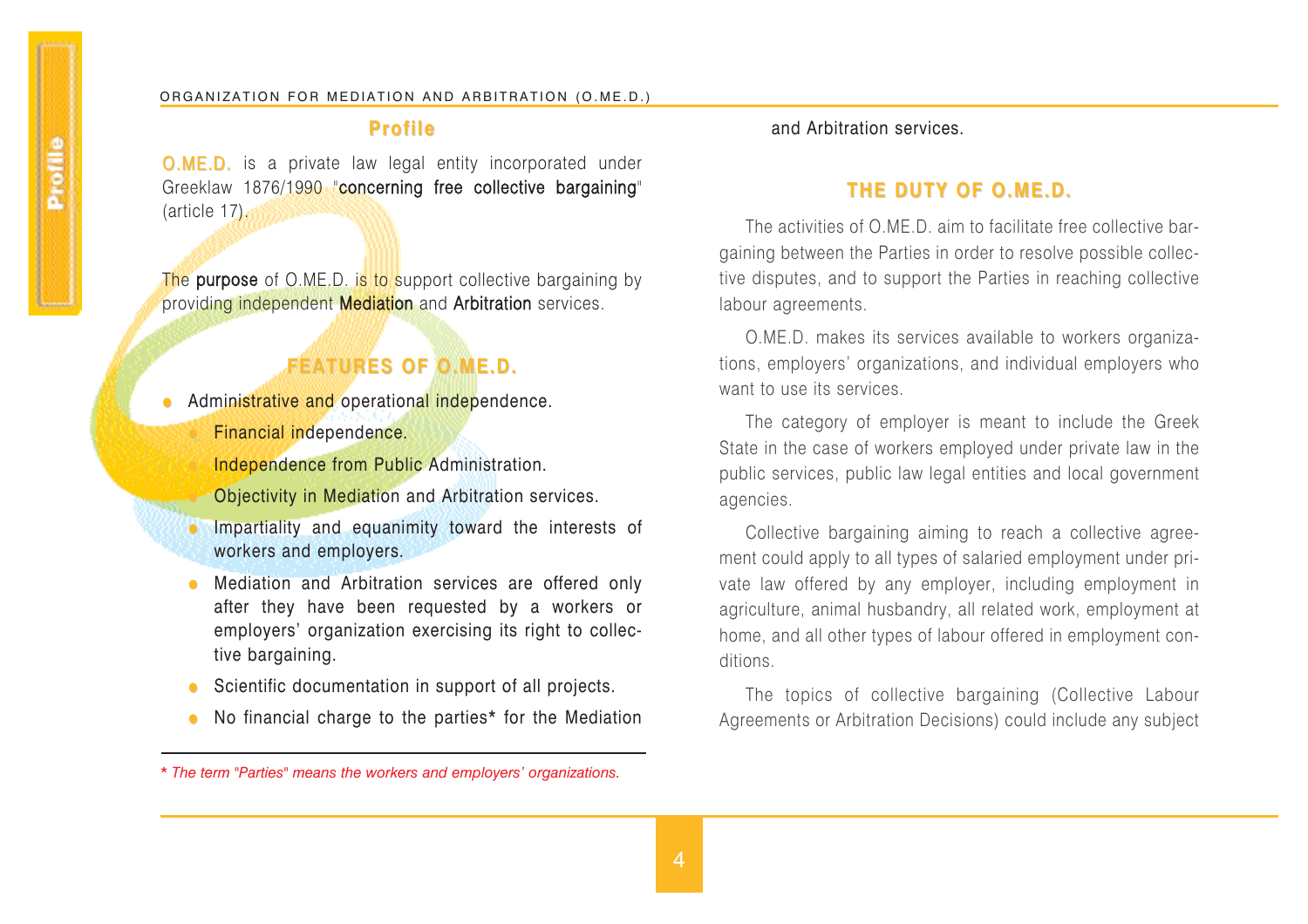# **PRINCIPAL SERVICES**

*Mediation services aiming to achieve collective settlement concerning the following:* 

- Industrial relations matters that can be regulated under a collective labour agreement.
- The drafting of labour regulations.
- Arranging for "safety personnel" in the case of industrial action.
- Facilitating "public dialogue" on matters leading to industrial action.
- Arranging working hours.

*Arbitration services aiming to achieve a collective settlement by means of an Arbitration Decision concerning the following:* 

- Industrial relations matters that can be settled in the terms of a collective labour agreement.
- $\bullet$  The drafting of labour regulations.
- Arranging working hours.

# **OTHER SERVICES**

- $\bullet$  Facilitation of collective bargaining
	- Briefing and training workers' and employers' delegates on industrial relations matters.
	- Publication of studies on industrial relations issues.

#### ORGANIZATION FOR MEDIATION AND ARBITRATION (O.ME.D.)

- Publication of Codes of Practice on ethics and the process of dealing with industrial relations in practice.
- Surveys and studies on issues of industrial relations at the national, sector or enterprise level.
- Offering expert consultation on industrial relations matters.

# **O.ME.D. MAKEUP AND OPERATIONS**

# **O.ME.D. OPERATIONS O.ME.D. OPERATIONS**

- O.ME.D. is a private law legal entity not subject to administrative or supervisory control by the Greek State.
- The administrative and financial management of O.ME.D. is ruled by its Regulations, which are drafted by the O.ME.D. Board of Directors.

# **STAFF**

**•** O.ME.D.'s highly qualified staff covers its management, financial and other activities.

# **FINANCIAL RESOURCES FINANCIAL RESOURCES**

- Funded regularly by the Ergatiki Estia with 2% of its revenue from fees paid by employers and workers.
- Extraordinary revenue from grants, subsidies and income from its other activities (publications, surveys etc.).
- The management of O.ME.D. resources is regulated by its Board of Directors, who assure its financial independence.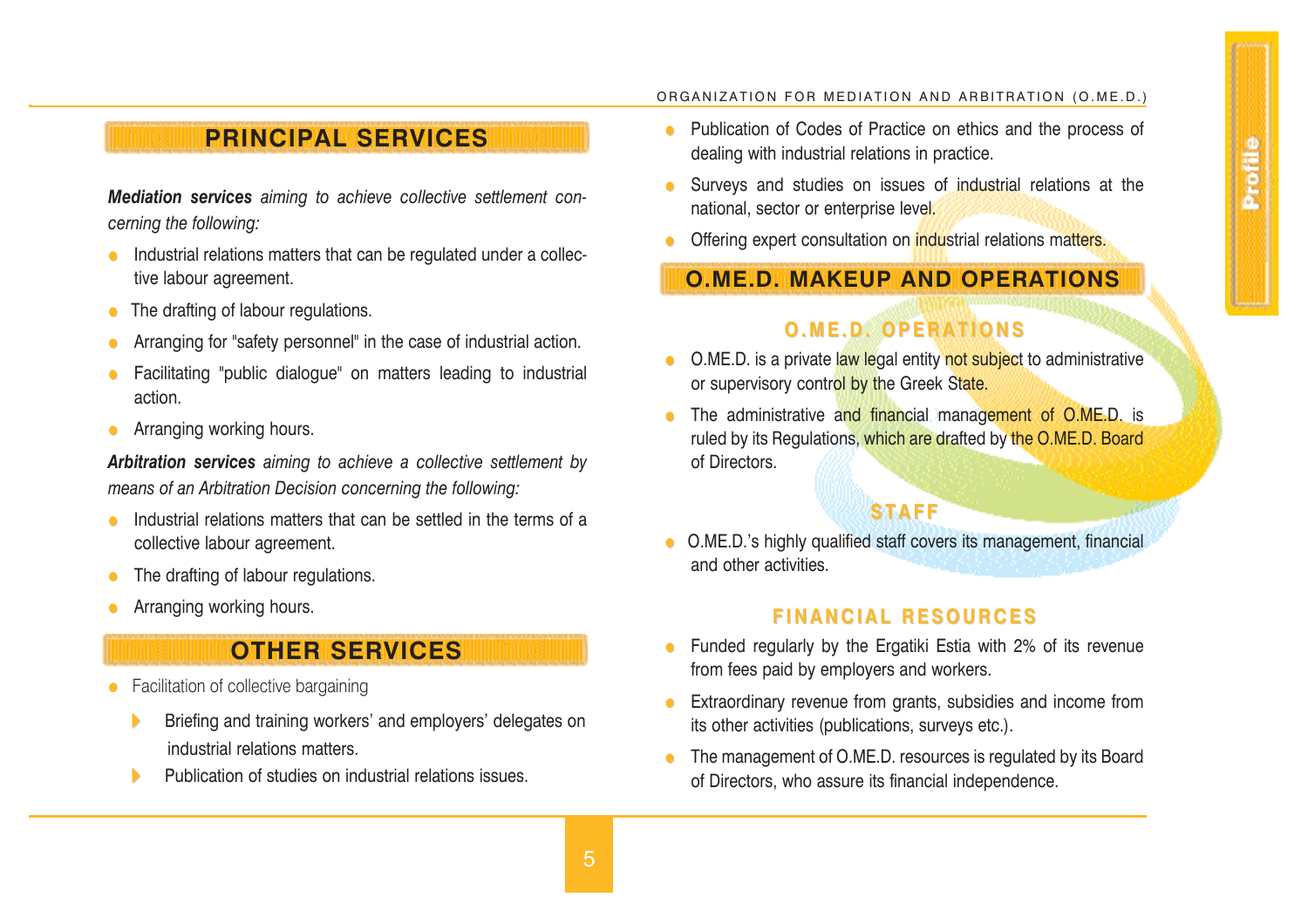# **BOARD OF DIRECTORS BOARD OF DIRECTORS**

**O.ME.D. O.ME.D.** is governed by a Board of Directors which includes the following parties:

- **Three workers' delegates** appointed by the General Confederation of Greek Workers (GSEE).
	- **Three employers' delegates** appointed as follows: one by the Confederation of Greek Industry (SEB), one by the General Confederation of Greek Manufacturers and Merchants (GSE-BEE), and one by the National Confederation of Greek Commerce (ESEE).
- **Four delegates** of other agencies as follows:
	- one delegate of the **Labour Law and Social Insurance Society,**
	- one **University professor** in either economics or industrial relations,
	- one **University professor** in Law,
- one **delegate of the Greek State**, from the ministry of Labour and Social Security.
- **•** Finally, one individual who is **a broadly recognized expert** with experience in industrial relations, who will be elected by the other ten members of the Board.

The **Chairman of the Board of Directors** will be elected among its members. The deputy chairman is appointed by the Greek minister of Labour, and he or she participates in the meetings but is not entitled to vote.

# **STRUCTURE AND OPERATIONS**

- The Board of Directors is convened by decision of the minister of Labour.
- $\bullet$  The regular members of the Board of Directors, along with their substitutes, are each appointed by the agency they represent.
- $\bullet$  The term of each Board of Directors is four years.
- The Board of Directors operates according to the regulations it establishes for itself.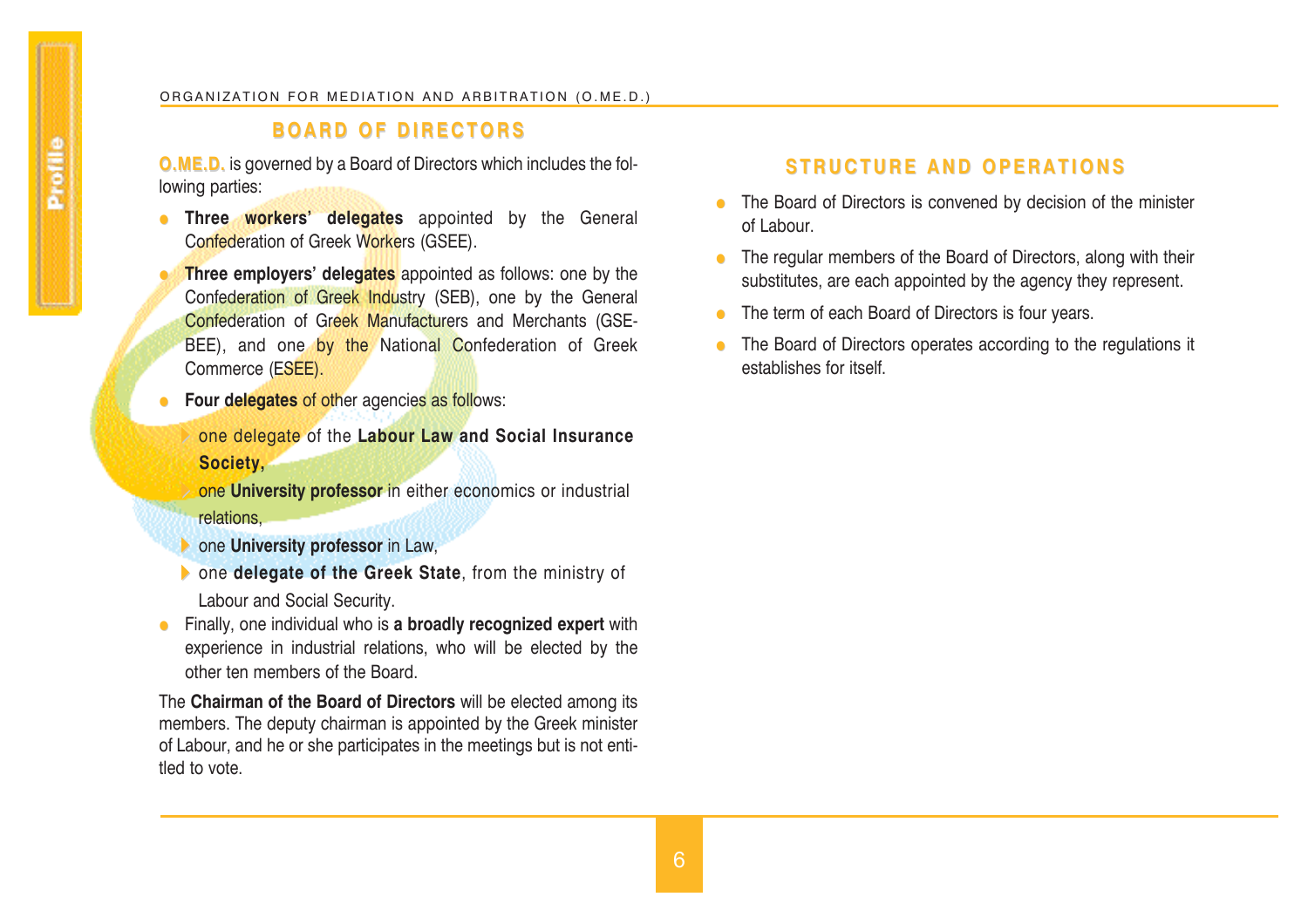# O.ME.D. ORGANIZATION

**O.ME.D. O.ME.D.** services are organized in simple and flexible ways cen-**O.ME.D.** services are organized in simple and flexible ways cen-<br>**FACILITIES FACILITIES Example 19** its main and auxiliary activities.<br>**O.ME.D.** owns its headquarters in Athens (Plateia Victorias 7)

- and its Thessaloniki annex (Polytechneiou 21).
- A fully computerized system to **support its activities.**
- A library and the infrastructure for education services.

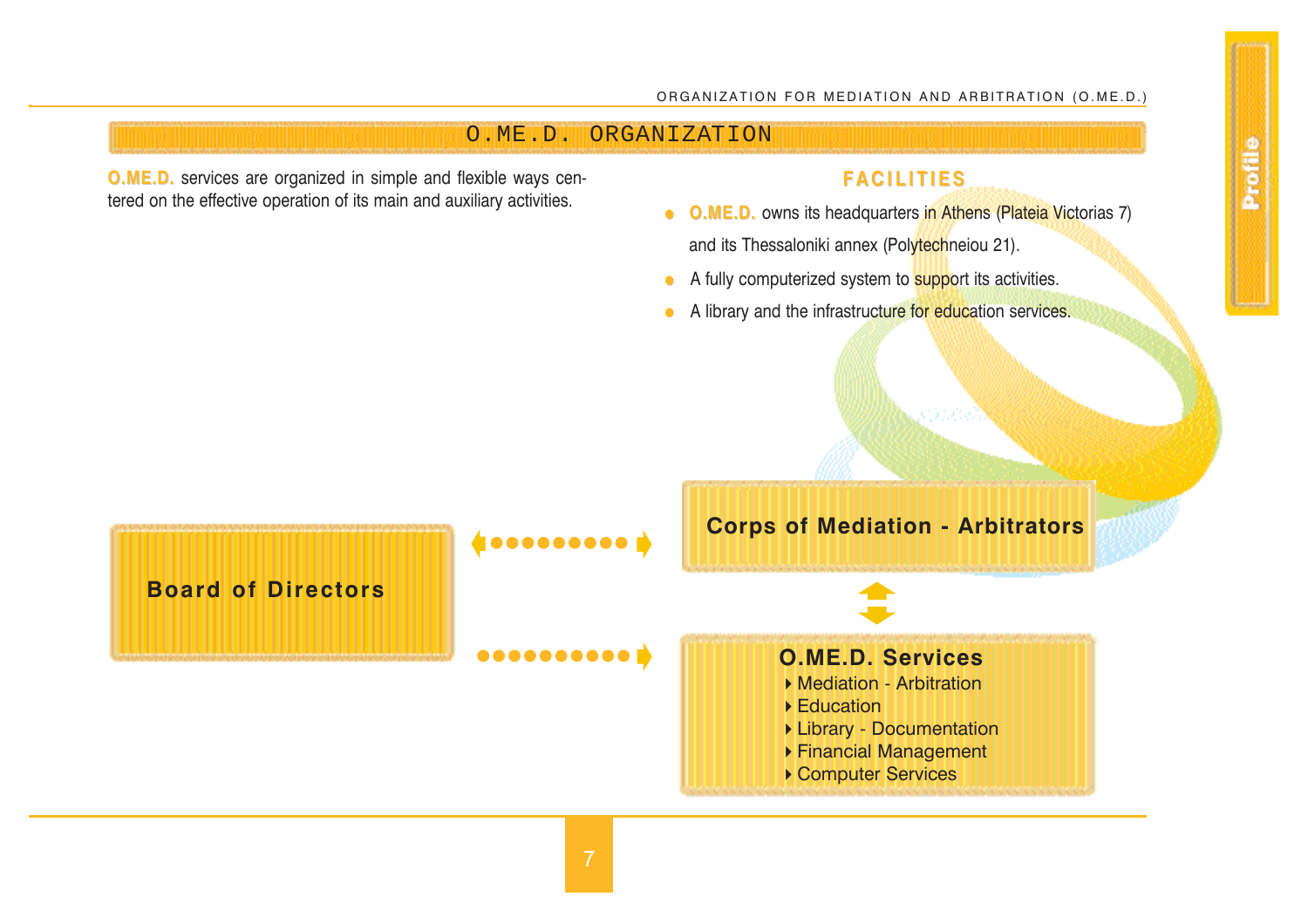# THE CORPS OF MEDIATIORS - ARBITRATO R S

# **FEATURES OF FEATURES OF**

**Mediation and Arbitration** services are offered by the Corps of Mediatiors - Arbitrators, whose present membership is 21 members, out of which 15 hold the double capacity of Conciliator and Arbitrator.

# **The Mediators - Arbitrators: The Mediators - Arbitrators:**

Are jurists, economists or other related specialists, with expertise in the **specific field** of industrial relations.

- They are recruited by the O.ME.D. Board of Directors following an open invitation.
	- They work for O.ME.D. as freelance associates.
	- They offer mediation and arbitration services.
	- They participate in the other O.ME.D. activities.
- They perform their duties according to O.ME.D. Regulations and the Code of Practice of Mediators - Arbitrators.
- Their duties in O.ME.D. are incompatible with representing the interest of workers associations, private enterprises of the Greek State, or any public agencies.
- They are remunerated for their services by O.ME.D.

# **THE MEDIATORS' - ARBITRATORS' DUTIES**

- They are fully independent in exercising their duties.
- They are impartial and equitable toward the interests of workers and employers.
- They promote a climate of confidence and dialogue between the Parties.
- $\bullet$  They contribute creatively to the successful conclusion of labour bargaining.
- They document and explain in scientific terms the conciliation proposals and arbitration decisions.

The Parties appealing to O.ME.D. **select by consensus or by drawing lots** the Mediator or Arbitrator who will serve them.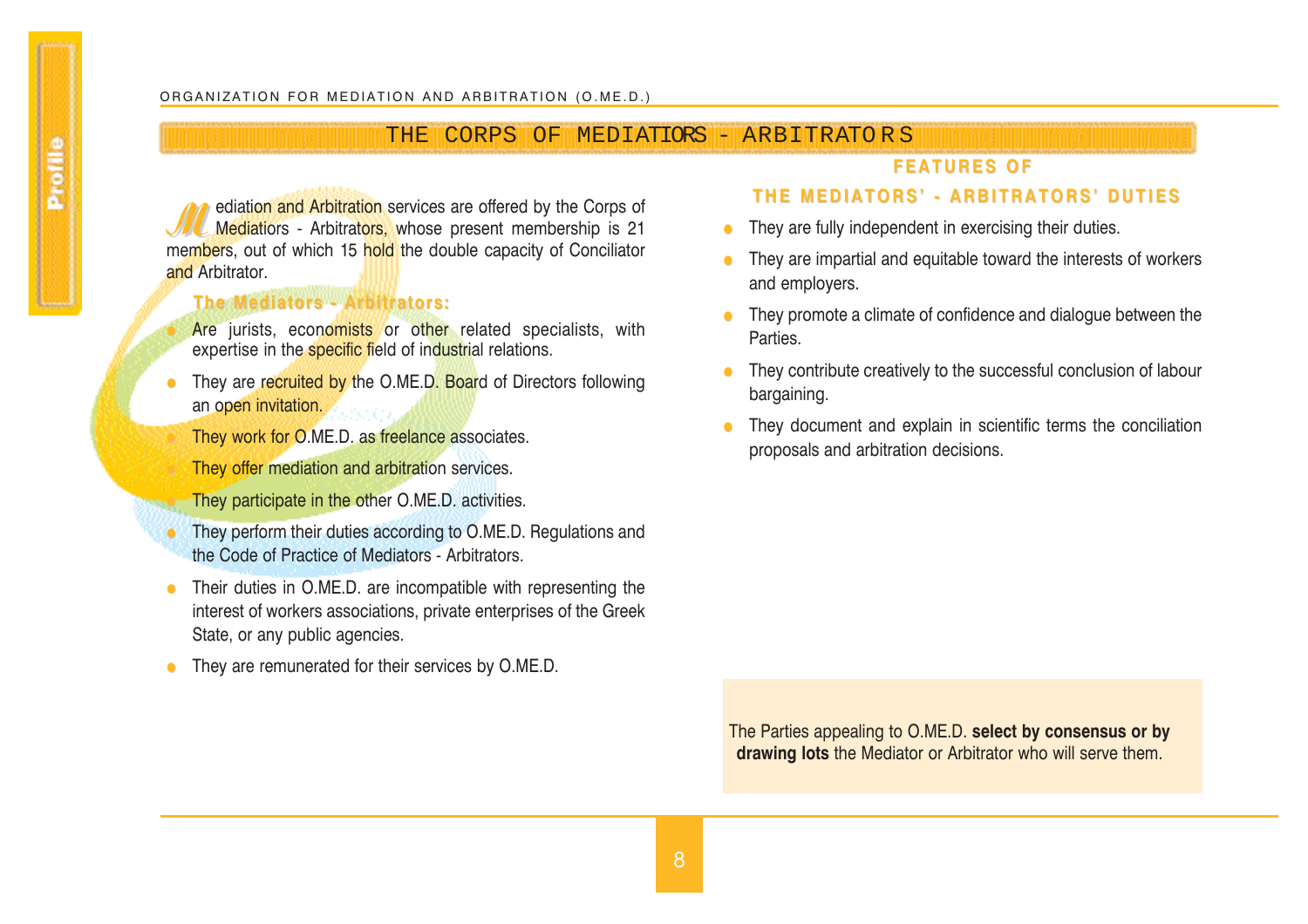

- **CONCEPT**
- **CONTENT**
- **FEATURES**
- **BASIC PROCEDURAL RULES**
- **PROCEDURAL STAGES OF MEDIATION** 
	- **Preliminary proceedings**
	- **Core proceedings**
	- **The Mediator`s Proposal**

# **ANALYSIS OF THE MEDIATION PROCESSS**

- **Right to apply**
- **Requirements for application**
- **Manner of application**
- **Contents of application**
- **Selection of a Mediator from the O.ME.D. list of conciliators**
- **Appointment of Mediator**
- **The Mediator`s duties**
- **Completion of procedure**
- **Time frame**

# **MEDIATION**

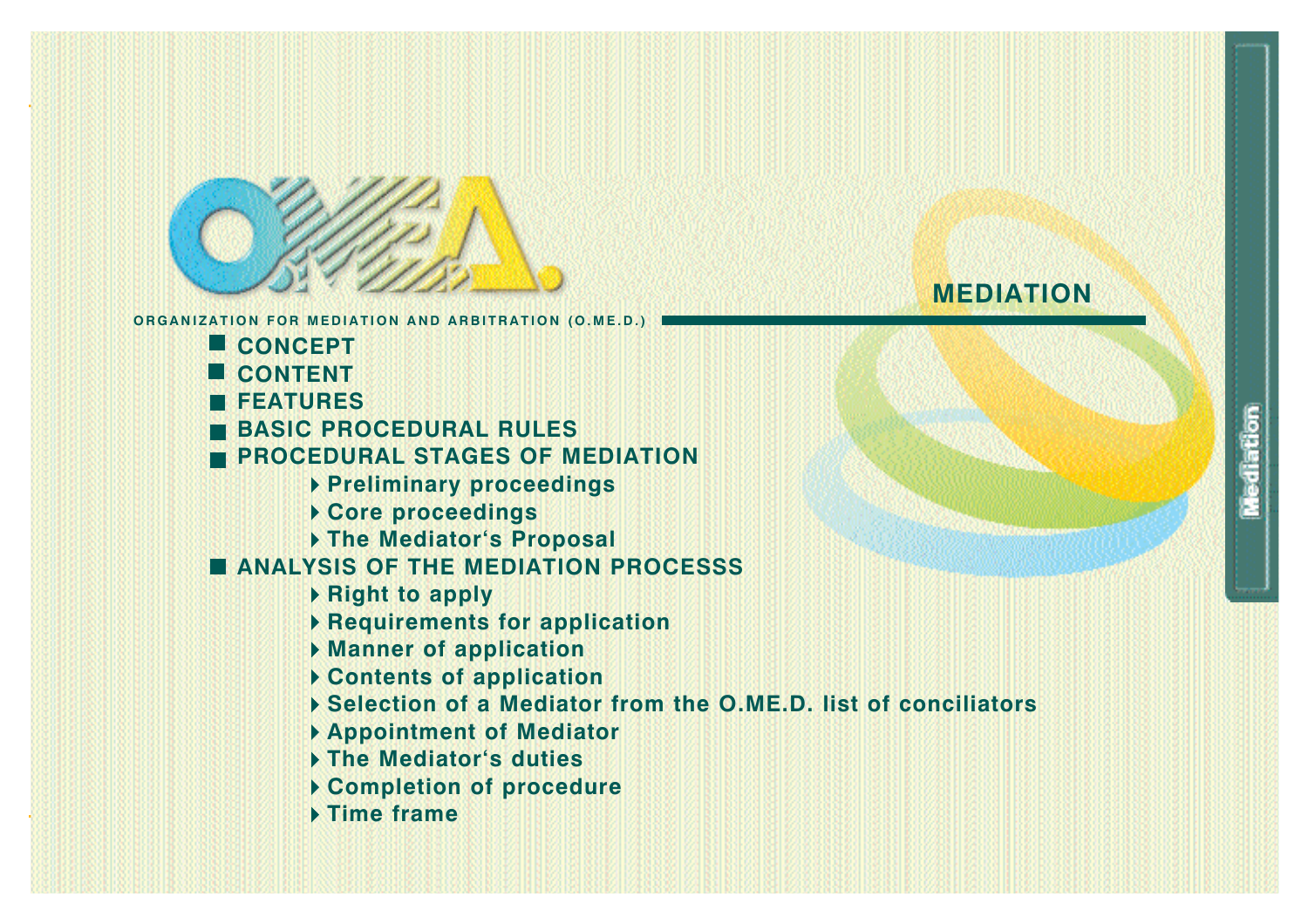# THE MEDIATION PROCEDURE AT O.ME.D.

# **The Concept The Concept**

*I* ediation consists of collective bargaining involving a Mediator and aiming to conclude a Collective Labour Agreement, or some other Agreement between the Parties.

# **Content Content**

The object of collective bargaining at the Mediation stage could consist of any of the following:

- Any matter that can be settled by means of a collective labour agreement (article 2 of Law 1876/1990, article 8 of Law 2224/1994 and article 5 of Law 2874/2000) such as:
	- Matters relating to the execution, the terms and the termination of individual work contracts (including working hours, leave, pay etc.).
	- **Matters relating to the exercise of trade union rights** within the business etc.
	- Matters relating to the exercise of business policy, to the extent that it affects industrial relations.
	- Drafting work regulations.
	- Drafting health and safety regulations.
	- Arrangement of work time.
- Establishing safety personnel in the case of industrial action (article 2 of Law 2224/1994).
- Public dialogue on matters constituting reasons for industrial action (article 3 of Law 2224/1994).

# **Features Features**

Mediation has the following fundamental features:

- $\bullet$  It is a form of collective bargaining with the creative contribution of the Mediator.
- **•** It is the expression in practice of the right and obligation to **collective bargaining** and the principle of **dialogue in good faith.**
- It supports the convergence of opinion between the Parties toward the goal of drafting a collective labour agreement.
- Negotiations during the mediation process aim at reaching a collective labour agreement.
- $\bullet$  When the Parties or the Mediator realize that a collective agreement is impossible to reach, the Mediator is entitled to submit to them his or her own Proposal.
- $\bullet$  The Mediator Proposal is not binding for the Parties, but it can serve as the basis for drafting a collective labour agreement or another type of agreement.
- $\bullet$  When the Mediator Proposal is acceptable to one side only, that may generate a right to appeal to Arbitration.

*The goal of Mediation is to reach agreement between the Parties. When that is not possible and only then can the Mediator file a Proposal, and in the case of public dialogue a Report concerning the goals of industrial action.*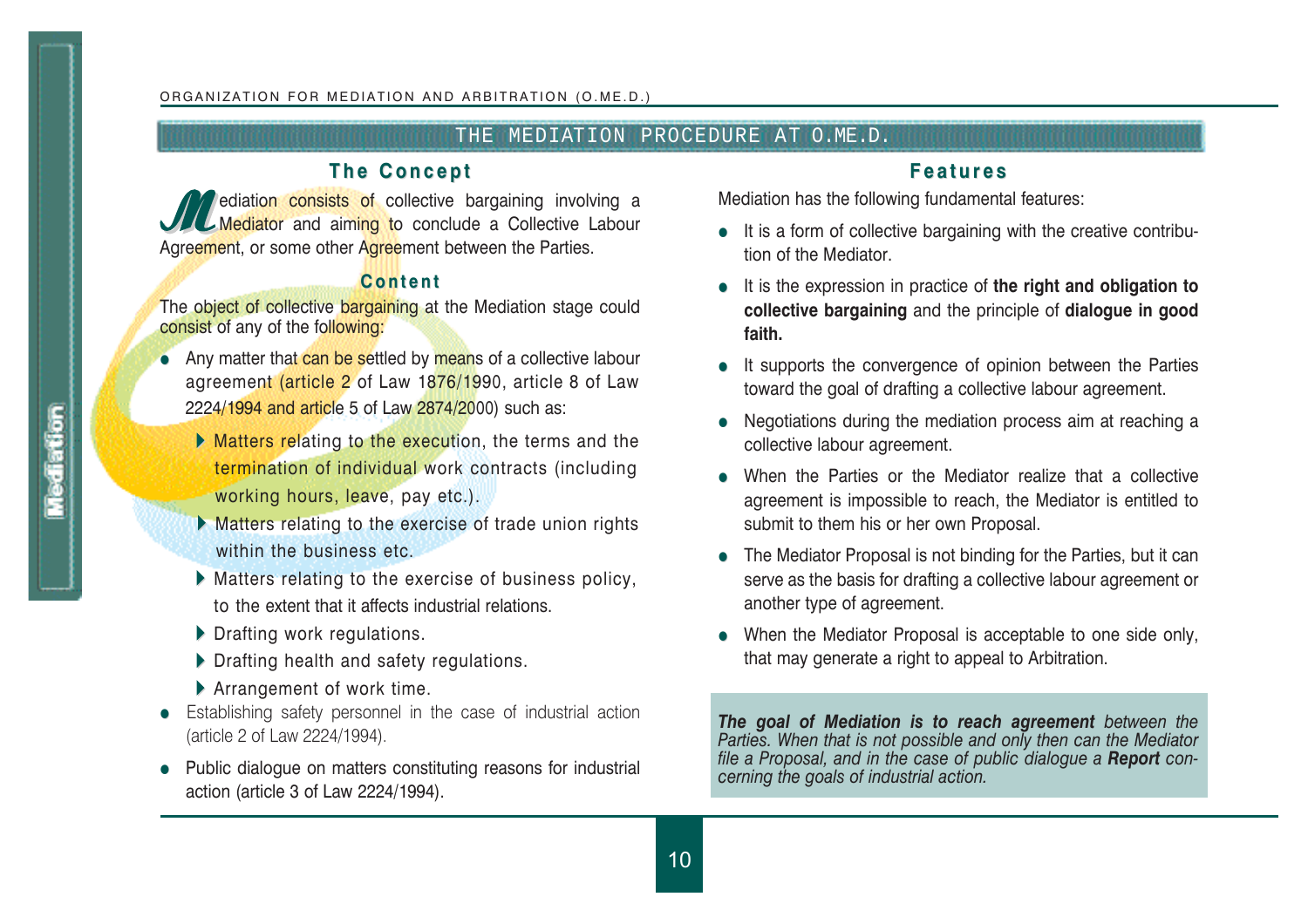### BASIC PROCEDURAL RULES **PROCEDURAL STAGES OF MEDIATION**

Mediation must adhere to the following procedural rules:

- **•** The initiation of Mediation **must be requested by the Parties**, either jointly or unilaterally.
- O.ME.D. never takes the initiative to provide Mediation services.
- The Mediation process is ruled by Law 1876/1990, *article 15.*
- **The services of O.ME.D.** provide an administrative framework for the Mediation process without intervening in the issues brought to collective bargaining. Their duty is restricted in the application of procedures to appoint a Mediator and in clerical support for the Mediation process.
- The Mediation process is conducted according to the prin*ciples of good faith and substantiated dialogue*. Both the Parties and the Mediator are obliged to substantiate their views with evidence derived from the exercise of their right to information.
- The Mediator's Proposal is not binding. If it is accepted by both Parties it may form the basis for drafting a Collective Labour Agreement or other type of agreement. If it is accepted by one side (Party) only, it can then lead to Arbitration.

# ORGANIZATION FOR MEDIATION AND ARBITRATION (O.ME.D.)

The Mediation procedure has two distinct stages, preliminary proceedings and core proceedings.

### *Preliminary Proceedings Preliminary Proceedings*

**They start** when an application for Mediation is submit ted to the O.ME.D. secretariat, *they are concluded* when the Mediator assumes his duties.

### *Core Proceedings Core Proceedings*

*They start* when the Mediator assumes his duties, *they are concluded* when the Mediator is no longer necessary for the coordination of collective bargaining, namely:

- When the application for Mediation is with drawn.
- When either workers or employer/s refuse to participate in the Mediation.
- When a Collective Labour Agreement is signed.

Once the Mediator has exercised his/her right to submit a Proposal

# *The Mediator`s Proposal The Mediator`s Proposal*

- J Is not binding to the parties.
- ┙ Can serve as the basis of agreement between the Parties.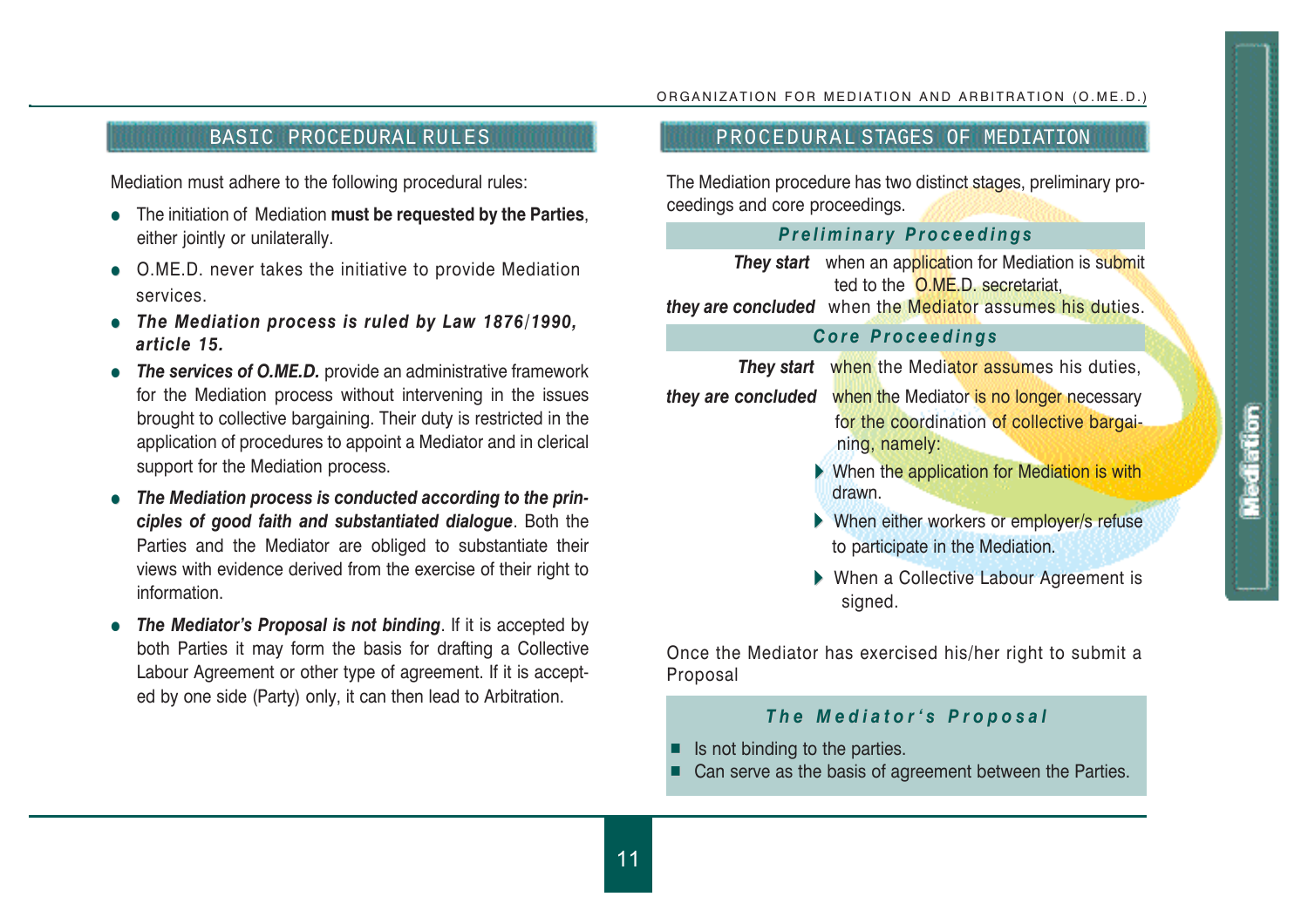Mediation

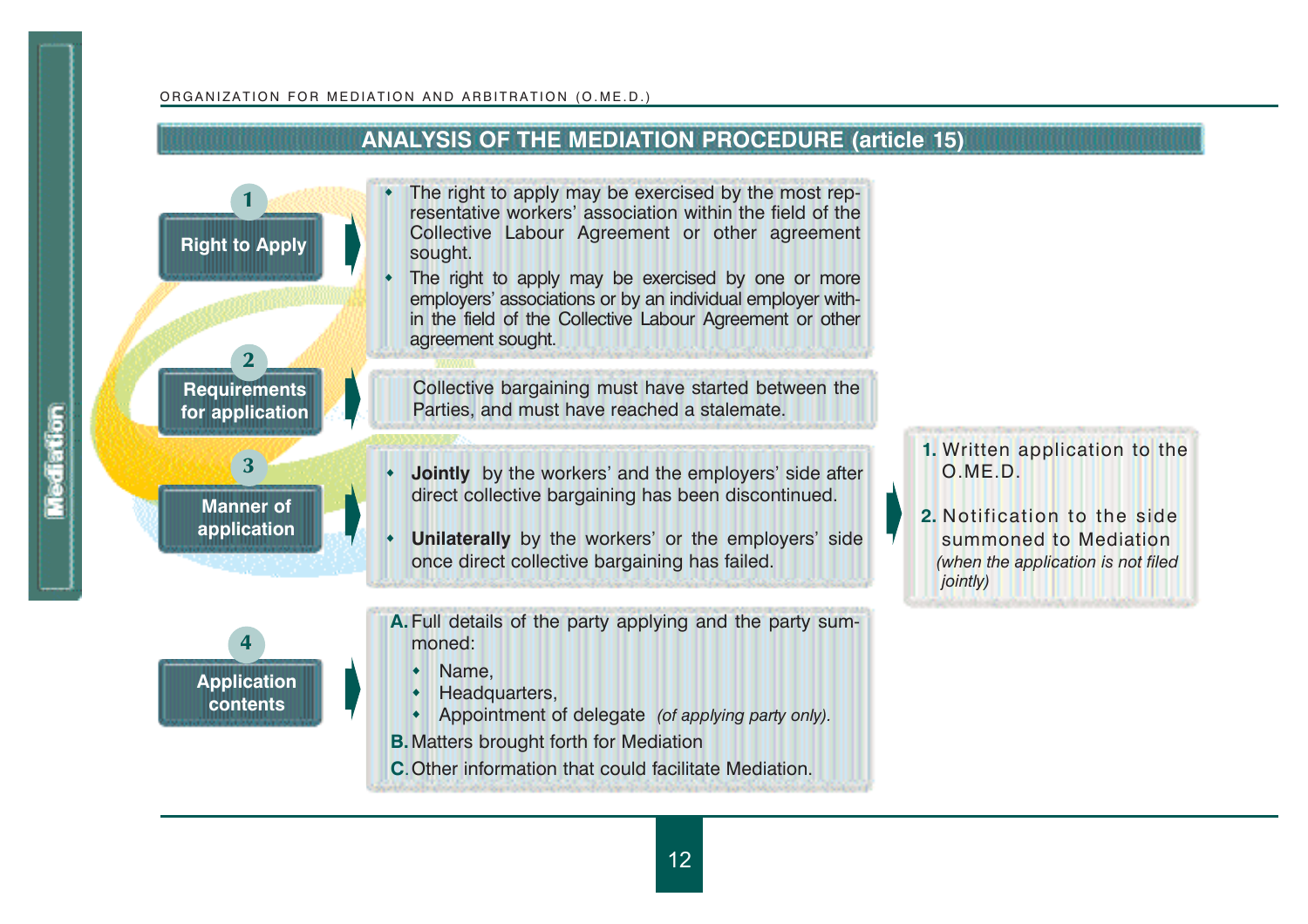

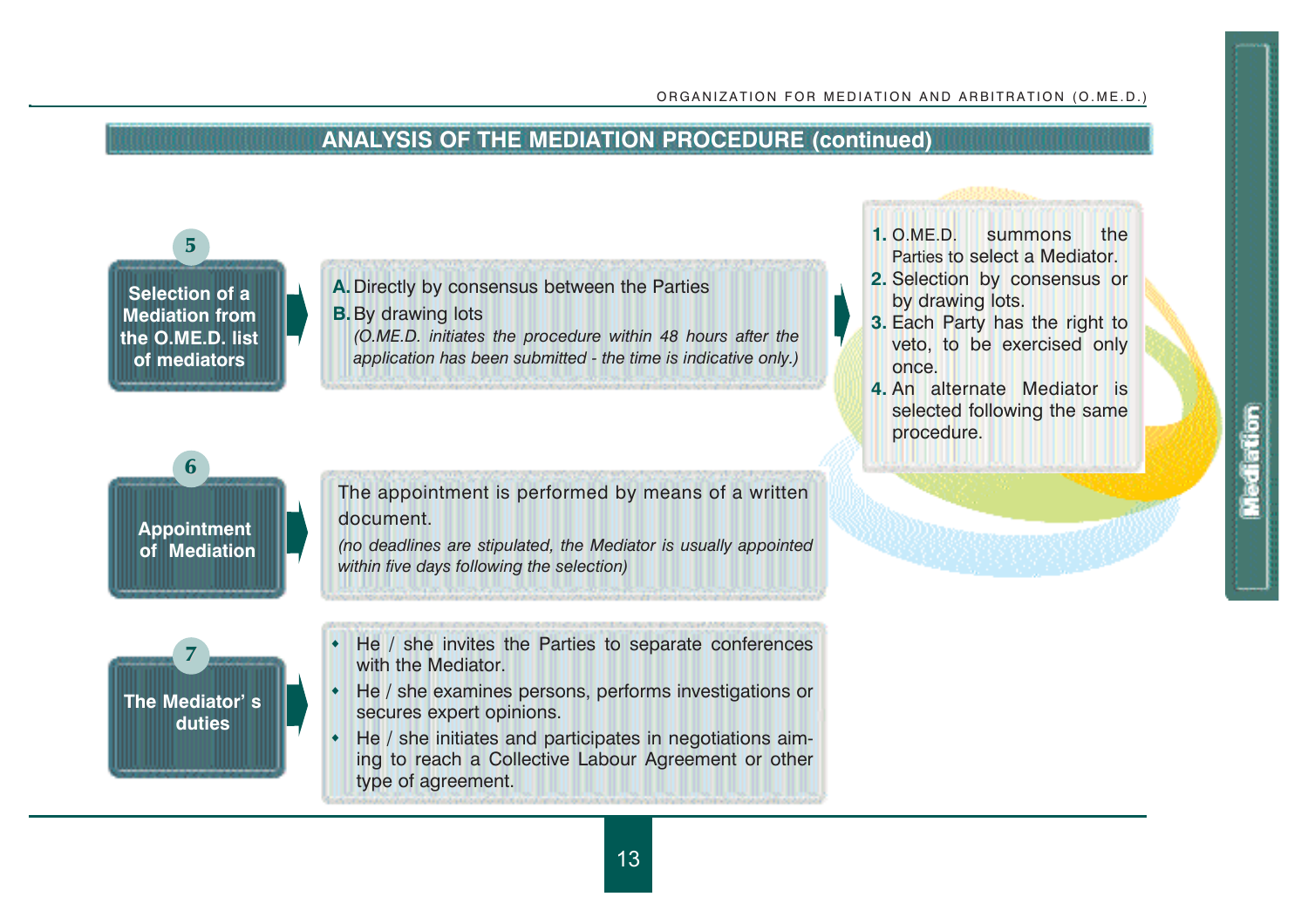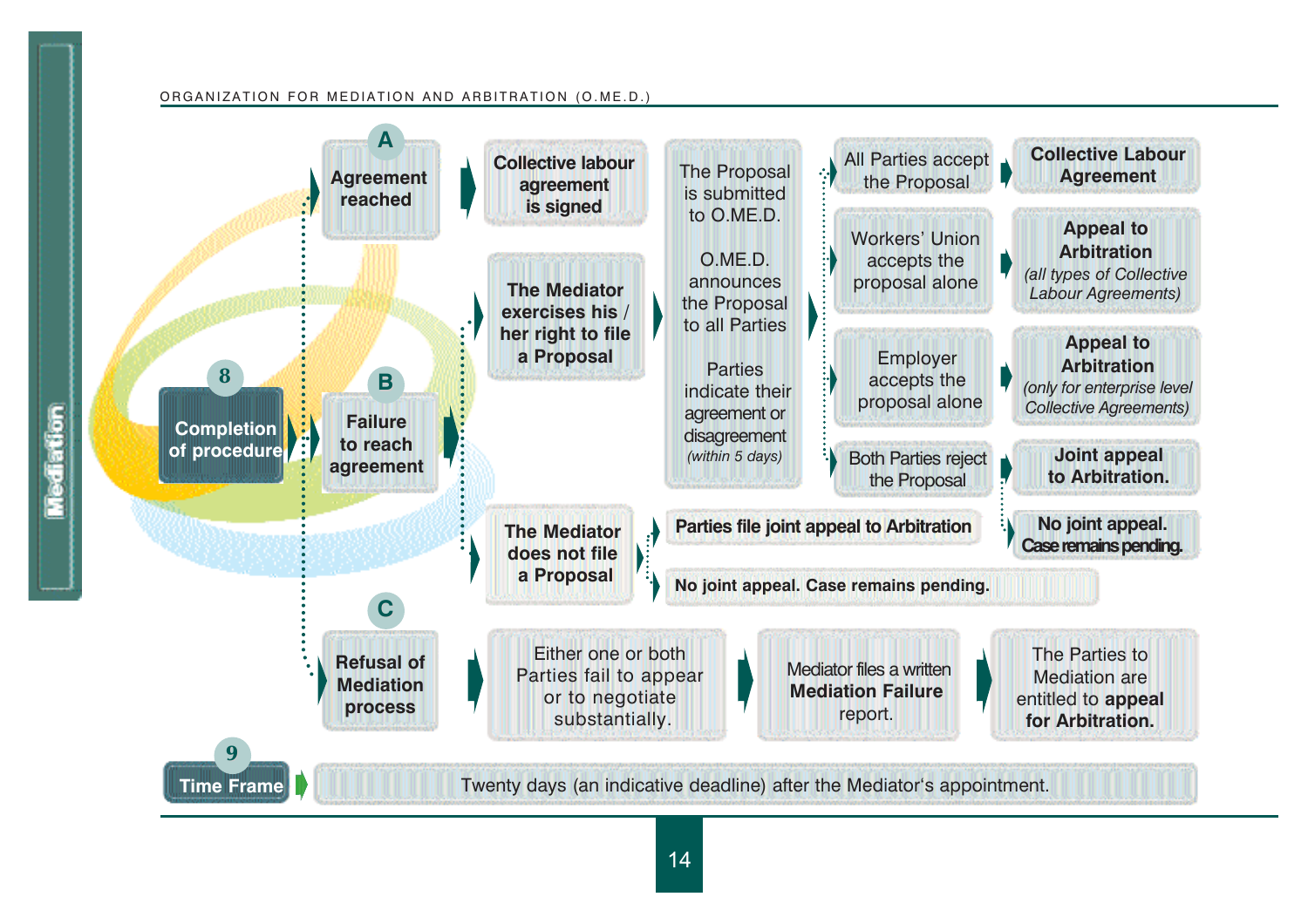

- **CONCEPT**
- **CONTENT**
- **FEATURES**
- **BASIC PROCEDURAL RULES**
- **PROCEDURAL STAGES OF ARBITRATION**
	- **Preliminary proceedings**
	- **Core proceedings**
	- **The Arbitrator's Decision**
- **ANALYSIS OF THE ARBITRATION PROCESS**
	- **Right to apply**
	- **Requirements for application**
	- **Manner of application**
	- **Contents of application**
	- **Selection of an Arbitrator from the O.ME.D. list of arbitrators**
	- **Appointment of Arbitrator**
	- **The Arbitrator's duties**
	- **Completion of procedure**
	- **Time frame**

# **Arbitration**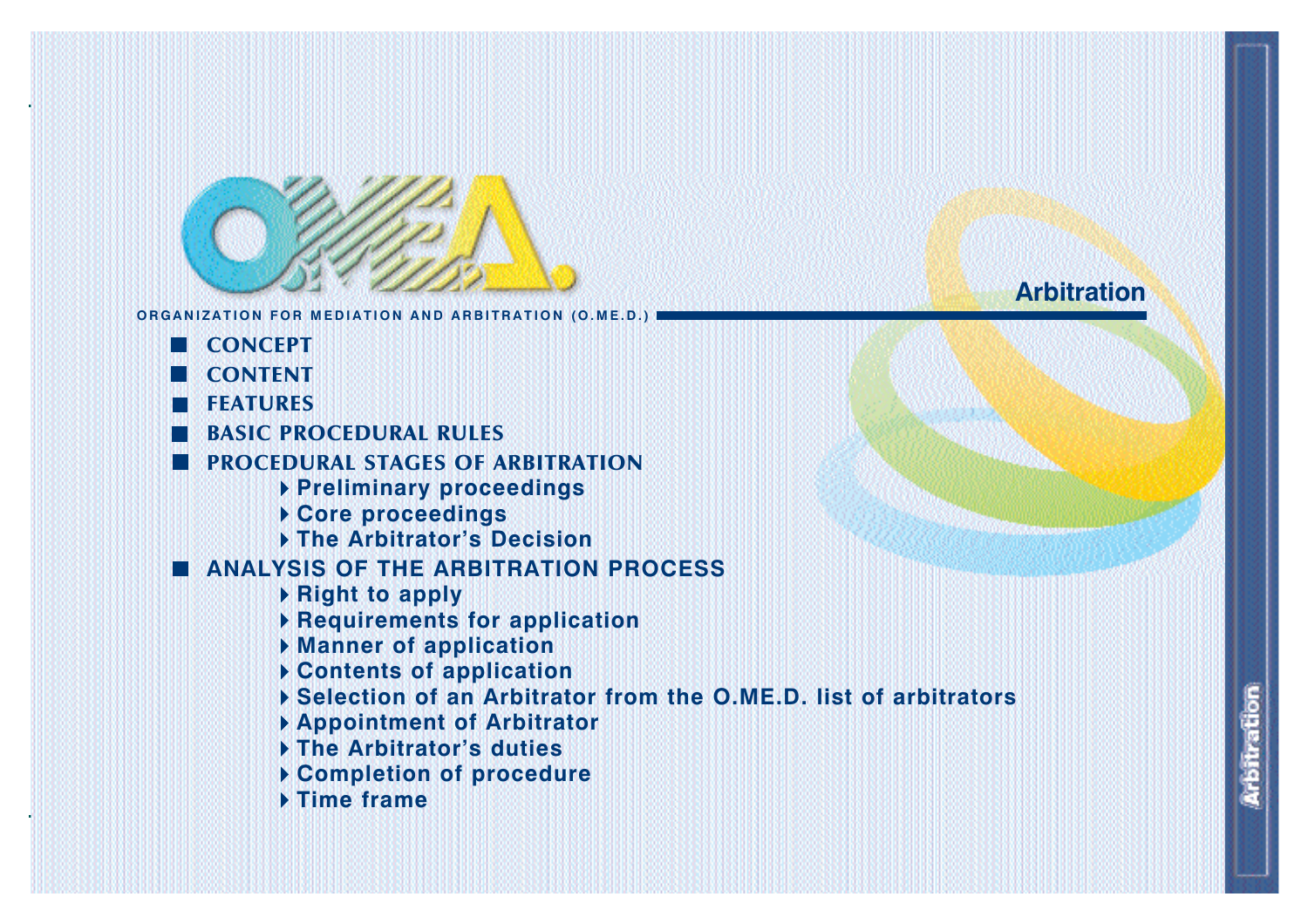## THE ARBITRATION PROCESS AT O.ME.D.

# **The Concept The Concept**

**Algeburgion is a process for resolving industrial disputes** by decision of the **Ar**bitrator (Arbitration Decision) in those cases where the Parties have not agreed on a Collective Labour Agreement.

# **Content Content**

The object of collective bargaining at the Arbitration stage could include any of the following:

- Any matter that can be settled by means of a collective labour agreement (article 2 of Law 1876 / 1990, and article 5 of Law 2874 / 2000) including:
	- $\blacktriangleright$  Matters relating to the execution, the terms and the termination of individual work contracts (such as working hours, leave, pay etc.).
	- **Matters relating to the exercise of trade union rights with**in the business etc.
	- $\triangleright$  Matters relating to the exercise of business policy, to the extent that it directly affects industrial relations.
	- **Drafting work regulations.**
	- **Drafting health and safety regulations.**
	- ▶ Arrangement of work time.

# **Features Features**

Arbitration has the following fundamental features:

- When collective bargaining has failed to produce a settlement, arbitration may substitute an agreement between the Parties, and for that reason it is legally equivalent to a Collective Labour Agreement.
- **The Arbitration Decision is binding for the Parties.**
- The terms of the Arbitration Decision are based:
	- ▶ On points of convergence in the positions of the Parties.
	- ▶ On the evidence and views presented during the collective bargaining concerning the matters under dispute.

### *When Arbitration is called in,*

*pressure is put on parties for concluding an agreement. Therefore, Arbitration is an essential method in the context of collective bargaining.*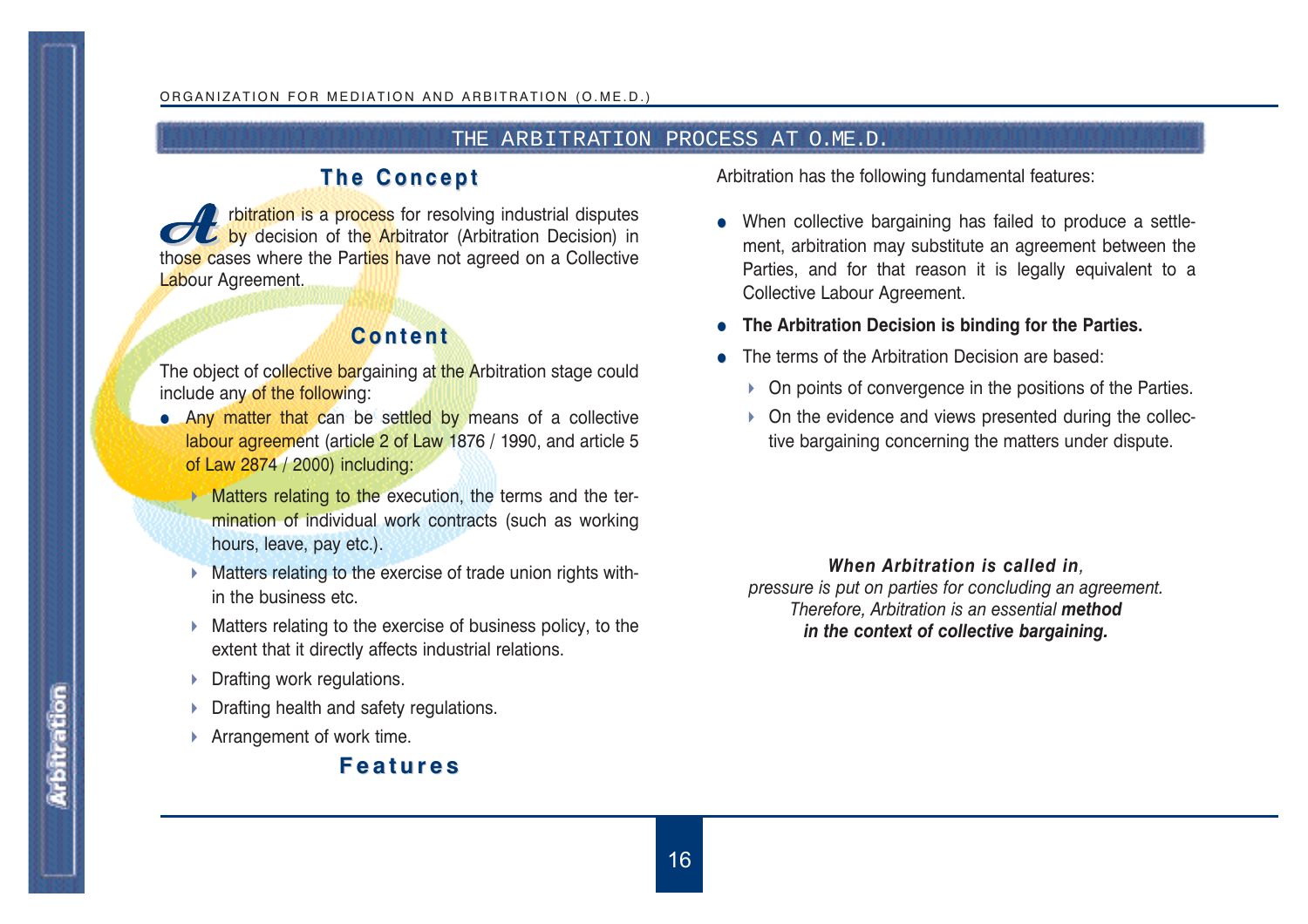Arbitration must adhere to the following procedural rules:

- **•** The initiation of Arbitration must be requested by the **Parties**, either jointly or unilaterally.
- O.ME.D. never initiates Arbitration services.
- The Arbitration process is ruled by Law 1876 / 1990, article 16.
- The services of O.ME.D. provide an administrative framework for the Arbitration process without intervening in the issues brought to collective bargaining. Their duty is confined in the application of procedures to appoint an Arbitrator and in clerical support for the Arbitration process.
- The Arbitration process is conducted according to the *principles of good faith and substantiated dialogue*. Both the Parties and the Arbitrator are obliged to substantiate their views with evidence derived from the exercise of their right to information.
- The objective of the Arbitration process is to resolve *industrial disputes by awarding an Arbitration Decision* when there is a documented failure of the Parties to reach a Collective Agreement.

# BASIC PROCEDURAL RULES AND RESOLUTION PROCEDURAL STAGES OF ARBITRATION

The Arbitration process is followed when the Parties consent to it in the course of collective bargaining, or when the Mediation process fails to produce a Collective Agreement. Arbitration has two distinct stages, preliminary proceedings and core proceedings.

# *Preliminary Proceedings Preliminary Proceedings*

**They start** when an application for Arbitration services is submitted to the O.ME.D. secretariat. *They are concluded* when the Arbitrator assumes his / her duties.

# *Core Proceedings Core Proceedings*

*They start* when the Arbitrator assumes his / her duties.

*They are concluded* when the collective dispute is settled, namely:

- When the application for Arbitration is withdrawn.
- When a Collective Agreement is signed.
- ▶ Once the Arbitrator has issued an Arbitration Decision.

# *The Arbitration Decision The Arbitration Decision*

- $\blacksquare$  It assures the settlement of industrial relations.
- $\blacksquare$  It compensates for any imbalance in the negotiating abilities of the Parties.
- $\blacksquare$  It falls within the guidelines of collective autonomy, since it is the conclusion of free collective bargaining and is awarded only when the Parties have clearly failed to reach an agreement.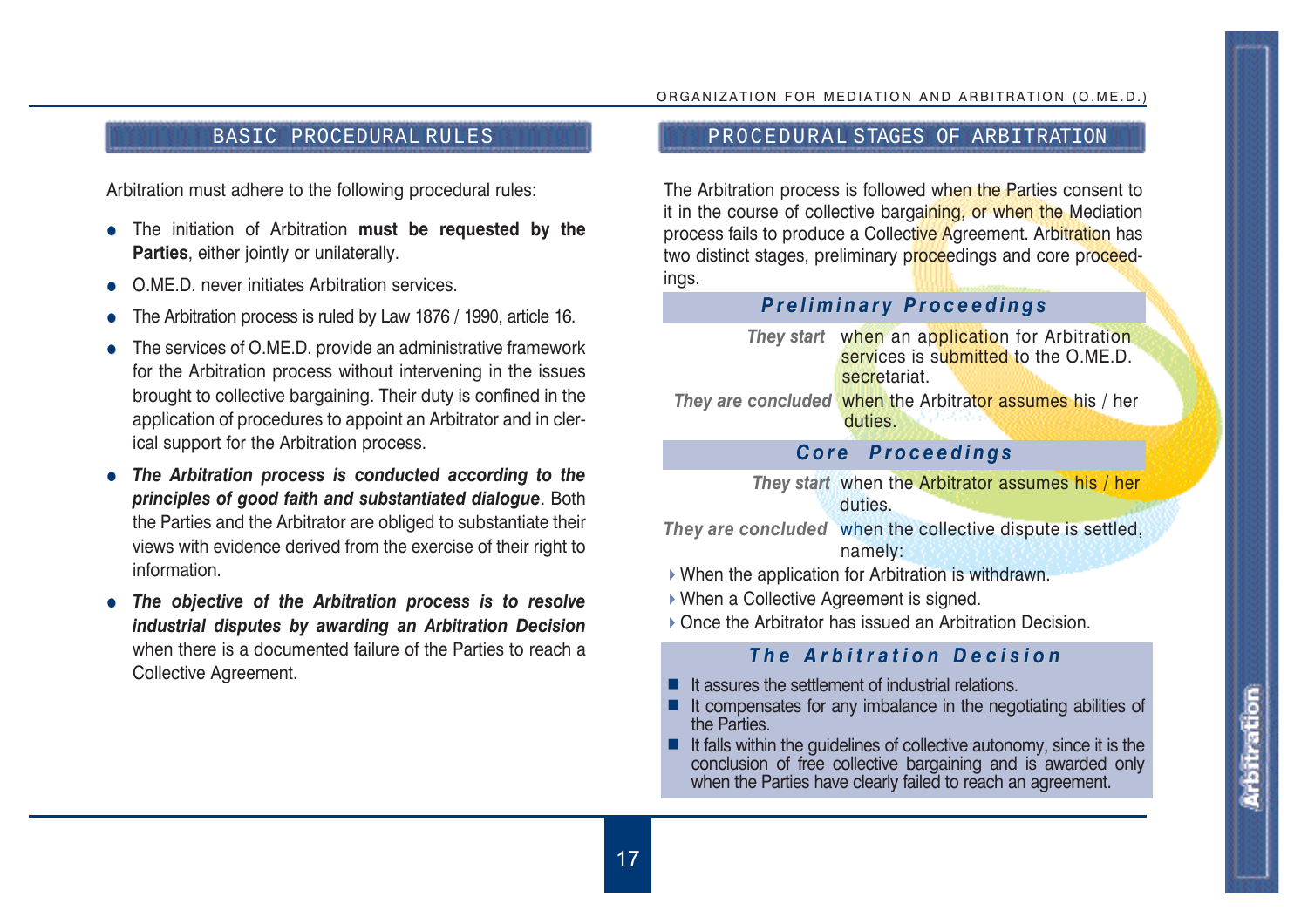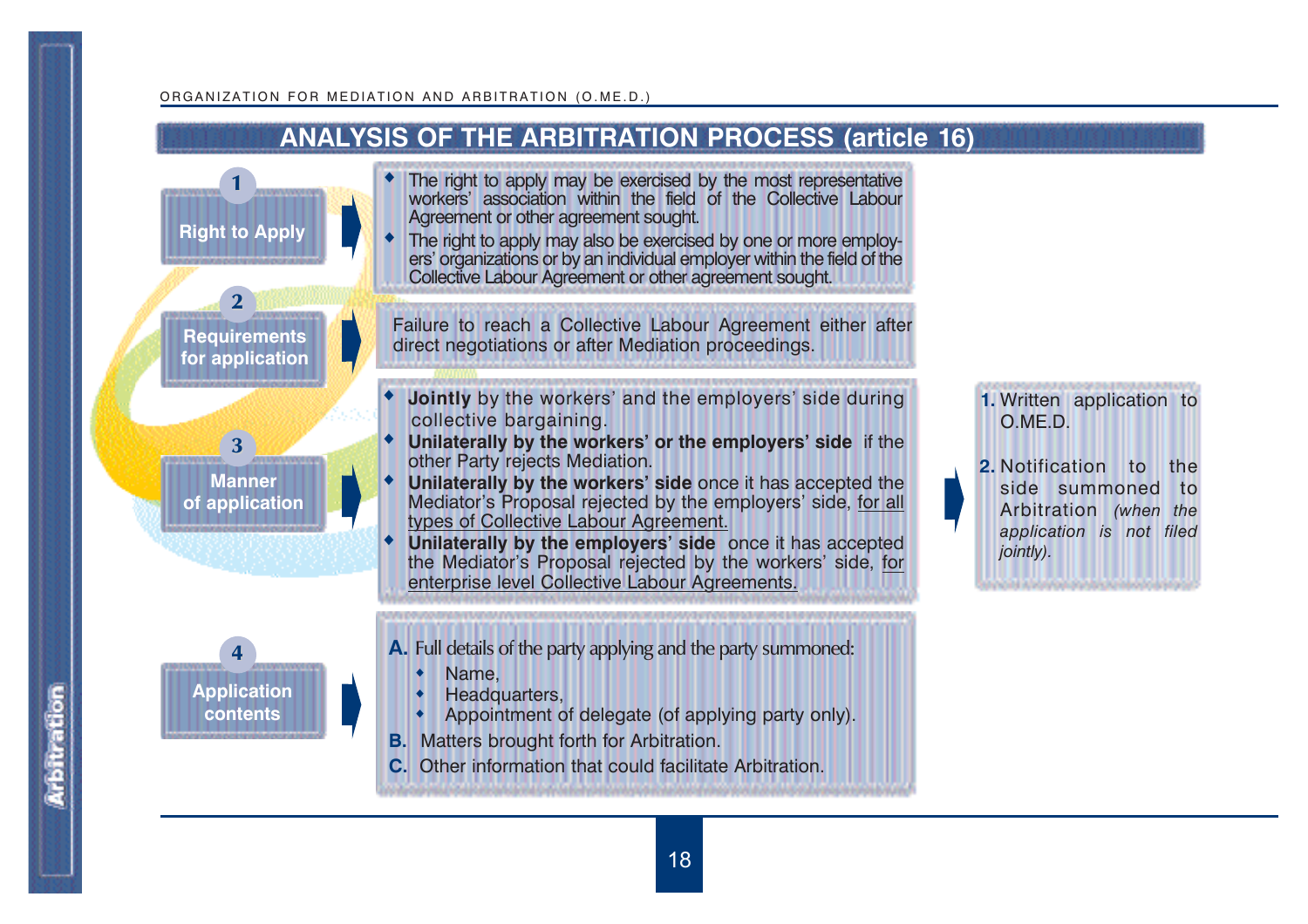